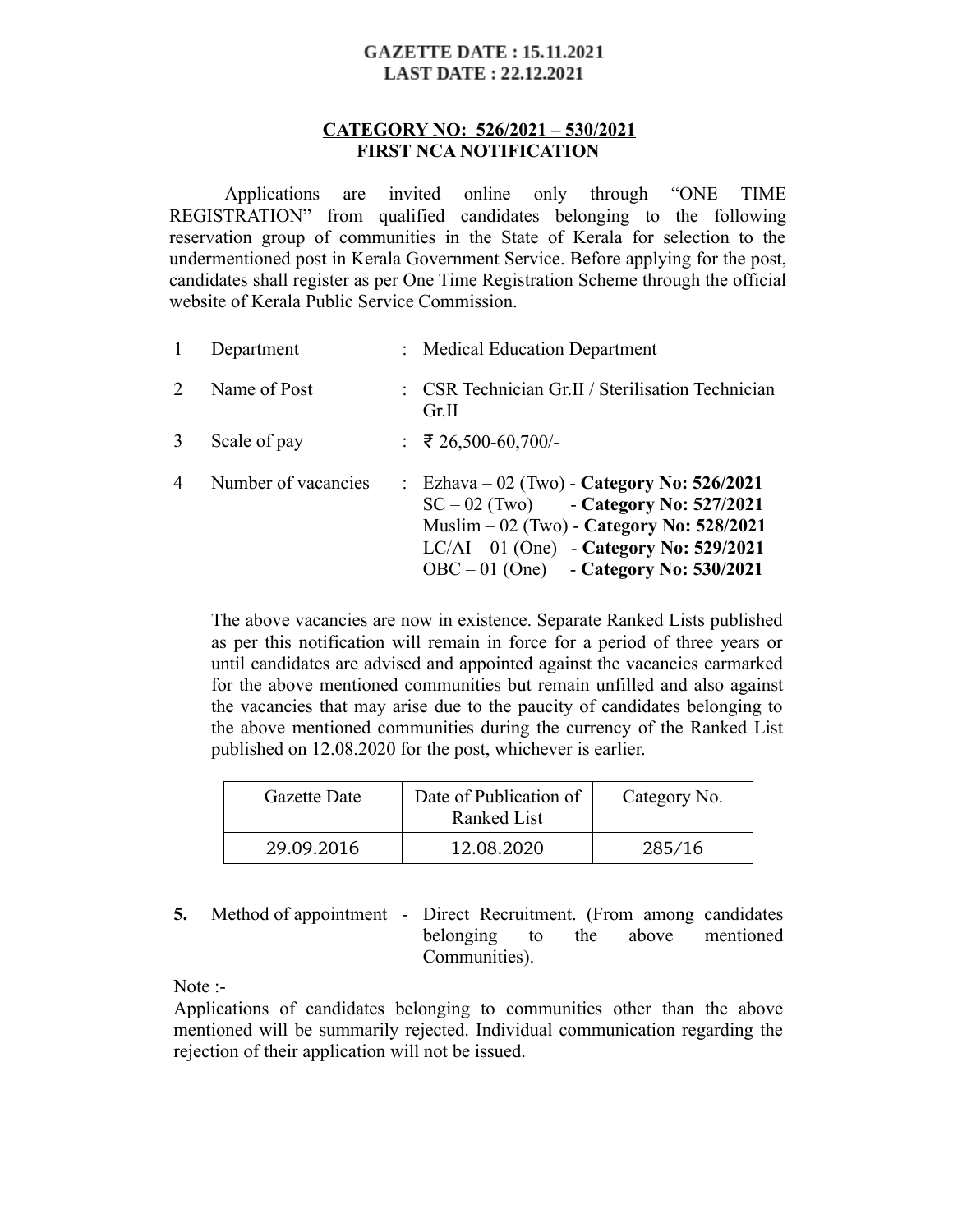**6.** Age limit - **SC** :- **21-41.** [Only candidates born between 02.01.1980 and 01.01.2000 (both dates included) are eligible to apply for this post.] including para 2(i) of the General conditions. The concessions in upper age limits are available subject to the conditions that the maximum age limits shall in no case exceed 50 (Fifty) years. For other conditions regarding the age relaxation please see part II, para 2 of the General conditions except para 2(i).

> **Ezhava Muslim LC/AI OBC**

**21-39.** [Only candidates born between 02/01/1982 and 01/01/2000 (both dates included) are eligible to apply for this post] Including para 2(i) of the General conditions. For other condition regarding the age relaxation please see part II, para 2 of the General conditions except para 2(i). The concessions in upper age limits are available subject to the conditions that the maximum age limit shall in no case exceed 50 (Fifty) years. For other conditions regarding the age relaxation please see part II, para 2 of the General conditions except para 2(i).

- **7. Qualifications 1.** S.S.L.C
	-
	- **2.** NTC in Instrument Mechanic / Mechanic Medical **Electronics**
	- **3.** Apprenticeship Course (One year) in CSR Technology from a Government run / Government approved institution.

In the absence of above mentioned qualifications the qualifications mentioned below will also be considered.

- **1.** S.S.L.C
- **2.** NTC in Instrument Mechanic / Medical Electronic Technology
- **3.** Apprenticeship Course (One year) in CSR Technology from a Government run / Government approved institution.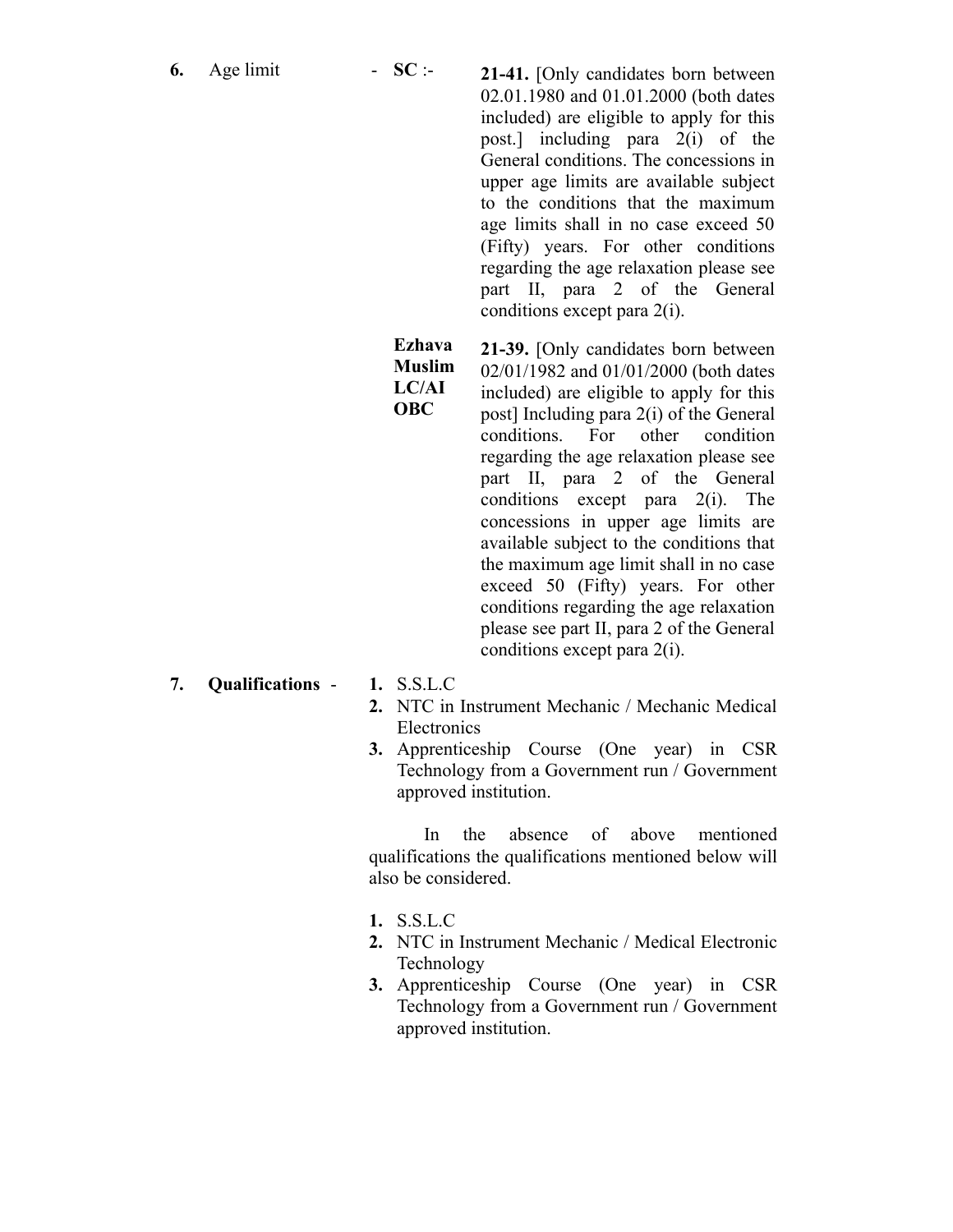Note:-

- **1.** Rule 10 a (ii) of Part II of KS & SSR is applicable.
- **2.** Candidates who claim equivalent qualification instead of qualification mentioned in the notification shall produce the relevant Government Order to prove the equivalency at the time of verification, then only such qualification shall be treated as equivalent to the prescribed qualification concerned.
- **3.** In the case of difference in original caste/ community claimed in the application and that entered in SSLC book, the candidate shall produce a Gazette notification in this regard, along with Non creamy layer certificate/ community certificate at the time of certificate verification.

## **8. Mode of submitting Application:-**

(a) Candidates must register as per 'ONE TIME REGISTRATION' with the Official Website of Kerala Public Service Commission [www.keralapsc.gov.in](http://www.kerealapsc.gov.in/) before applying for the post. Candidates who have registered can apply by logging in to their profile using their User-ID and password. Candidates must click on the **'Apply Now'** button of the respective posts in the Notification Link to apply for the post. The photograph uploaded should be one taken after 31.12.2011. Name of the candidate and the date of photograph taken should be printed legibly at the bottom portion. The photograph once uploaded meeting all requirements shall be valid for 10 years from the date of uploading. There is no change in other instructions regarding the uploading of photographs. No application fee is required. Candidates are responsible for the correctness of the personal information and secrecy of password. Before the final submission of the application on the profile candidates must ensure correctness of the information in their profile. They must quote the User-ID for further communication with the Commission. Application submitted is provisional and cannot be deleted or altered after submission. **Candidates are advised to keep a printout or soft copy of the online application for future reference. Candidates can take the print out of the application by clicking on the link `My applications' in their profile. All correspondence with the Commission, regarding the application should be accompanied with the print out of the application.** The application will be summarily rejected if non-compliance with the notification is found in due course of processing. Original documents to prove qualification, experience, age, Community etc. have to be produced as and when called for.